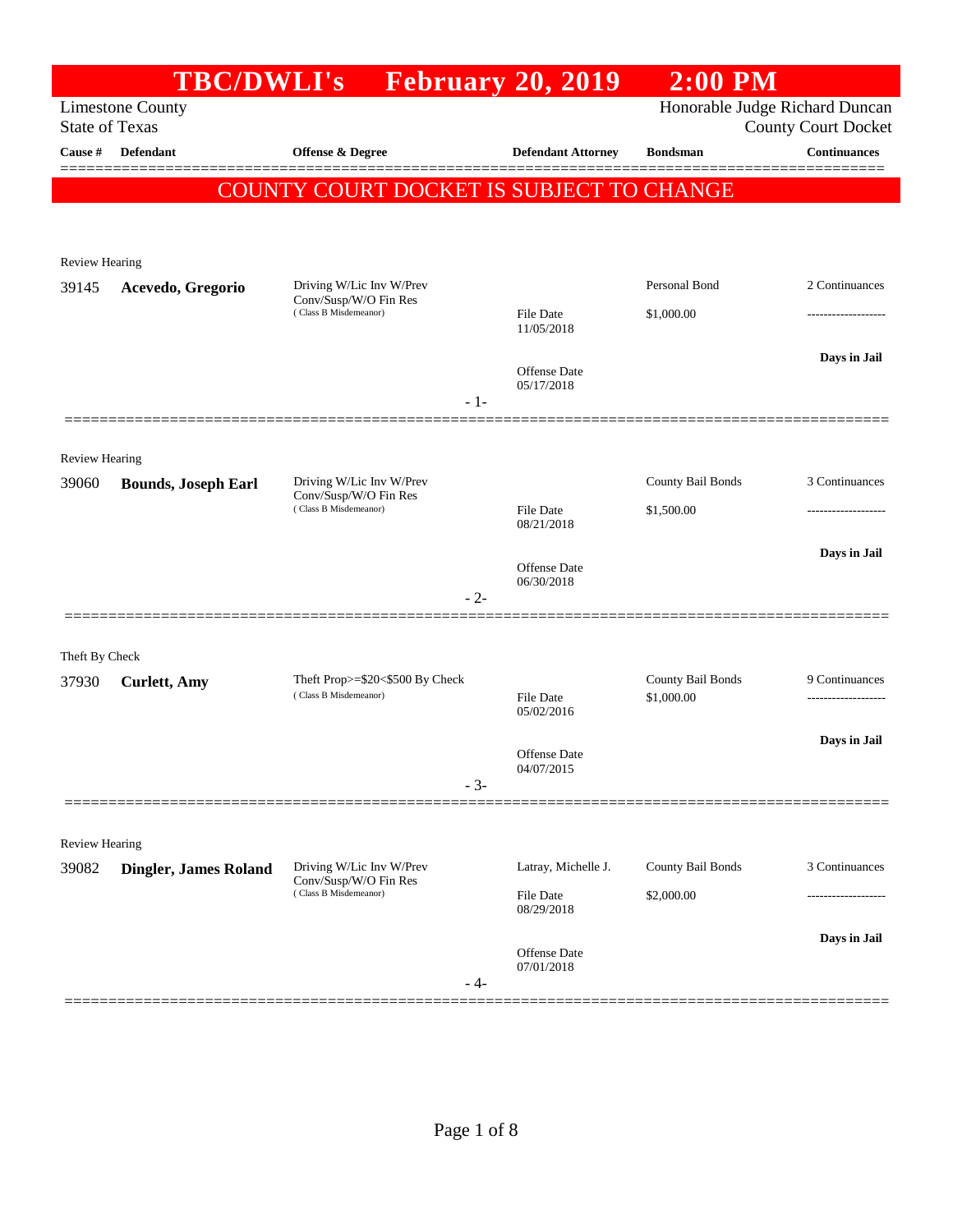|                       | <b>TBC/DWLI's</b>       |                                                                            | <b>February 20, 2019</b>          | $2:00$ PM           |                                                              |
|-----------------------|-------------------------|----------------------------------------------------------------------------|-----------------------------------|---------------------|--------------------------------------------------------------|
| <b>State of Texas</b> | <b>Limestone County</b> |                                                                            |                                   |                     | Honorable Judge Richard Duncan<br><b>County Court Docket</b> |
| Cause #               | <b>Defendant</b>        | Offense & Degree                                                           | <b>Defendant Attorney</b>         | <b>Bondsman</b>     | <b>Continuances</b>                                          |
|                       |                         | COUNTY COURT DOCKET IS SUBJECT TO CHANGE                                   |                                   |                     | =======                                                      |
|                       |                         |                                                                            |                                   |                     |                                                              |
| Theft By Check        |                         |                                                                            |                                   |                     |                                                              |
| 36645                 | Hamm, Stephanie         | Theft Prop>=\$20<\$500 By Check                                            | Reed, Benjie                      | King Bail Bonds     | 4 Continuances                                               |
|                       |                         | (Class B Misdemeanor)                                                      | <b>File Date</b><br>10/28/2013    | \$1,000.00          |                                                              |
|                       |                         |                                                                            | <b>Offense Date</b>               |                     | Days in Jail                                                 |
|                       |                         | $-5-$                                                                      | 05/31/2013                        |                     |                                                              |
|                       |                         |                                                                            |                                   |                     |                                                              |
| Theft By Check        |                         |                                                                            |                                   |                     |                                                              |
| 37918                 | Hamm, Stephanie         | Theft Prop>=\$20<\$500 By Check<br>(Class B Misdemeanor)                   | Reed, Benjie<br><b>File Date</b>  |                     | 4 Continuances<br>.                                          |
|                       |                         |                                                                            | 05/03/2016                        |                     | Days in Jail                                                 |
|                       |                         |                                                                            | <b>Offense Date</b><br>08/26/2014 |                     |                                                              |
|                       |                         | - 6-                                                                       |                                   |                     |                                                              |
| Theft By Check        |                         |                                                                            |                                   |                     |                                                              |
| 37951                 | Hamm, Stephanie         | Theft Prop>=\$20<\$500 By Check                                            | Reed, Benjie                      |                     | 4 Continuances                                               |
|                       |                         | (Class B Misdemeanor)                                                      | <b>File Date</b><br>05/04/2016    |                     | .                                                            |
|                       |                         |                                                                            | Offense Date                      |                     | Days in Jail                                                 |
|                       |                         | $-7-$                                                                      | 07/24/2014                        |                     |                                                              |
|                       |                         |                                                                            |                                   |                     |                                                              |
| <b>Review Hearing</b> |                         |                                                                            |                                   |                     |                                                              |
| 39059                 | Hayes, Jenifer Blann    | Driving W/Lic Inv W/Prev<br>Conv/Susp/W/O Fin Res<br>(Class B Misdemeanor) |                                   | Freebird Bail Bonds | 2 Continuances                                               |
|                       |                         |                                                                            | <b>File Date</b><br>08/21/2018    | \$2,000.00          | .                                                            |
|                       |                         |                                                                            | <b>Offense Date</b>               |                     | Days in Jail                                                 |
|                       |                         | $-8-$                                                                      | 07/10/2018                        |                     |                                                              |
|                       |                         |                                                                            |                                   |                     |                                                              |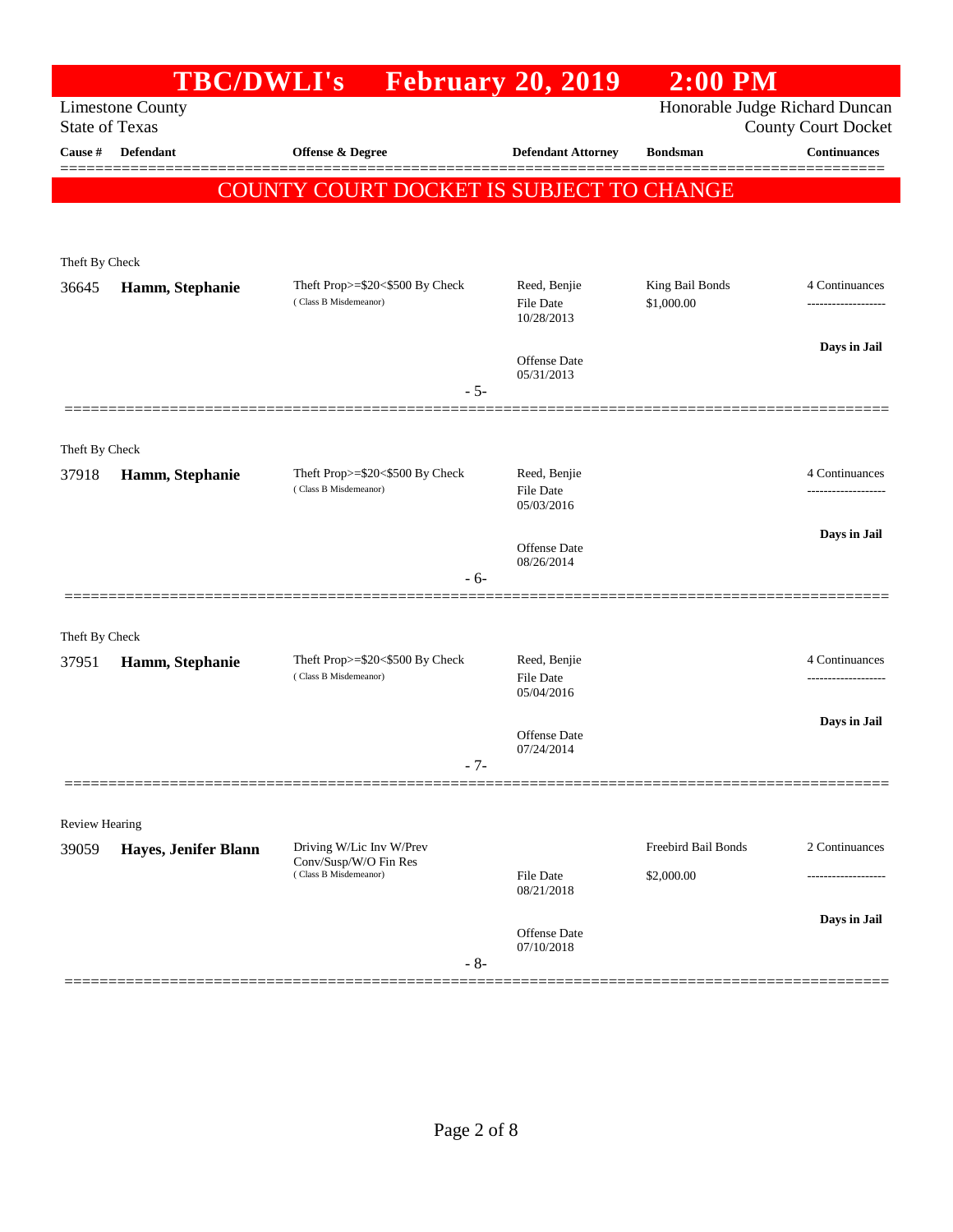| <b>Limestone County</b><br><b>State of Texas</b><br><b>Defendant</b> |                                                              |                                                                            |                            | Honorable Judge Richard Duncan                        |                                                                         |
|----------------------------------------------------------------------|--------------------------------------------------------------|----------------------------------------------------------------------------|----------------------------|-------------------------------------------------------|-------------------------------------------------------------------------|
|                                                                      |                                                              |                                                                            |                            |                                                       | <b>County Court Docket</b>                                              |
|                                                                      | <b>Offense &amp; Degree</b>                                  |                                                                            | <b>Defendant Attorney</b>  | <b>Bondsman</b>                                       | <b>Continuances</b>                                                     |
|                                                                      |                                                              |                                                                            |                            |                                                       |                                                                         |
|                                                                      |                                                              |                                                                            |                            |                                                       |                                                                         |
| <b>Review Hearing</b>                                                |                                                              |                                                                            |                            |                                                       |                                                                         |
| Hitchcock, Maryann                                                   | Driving W/Lic Inv W/Prev<br>Conv/Susp/W/O Fin Res            |                                                                            |                            | Freebird Bail Bonds                                   | 4 Continuances                                                          |
|                                                                      | (Class B Misdemeanor)                                        |                                                                            | File Date<br>12/10/2015    | \$2,000.00                                            |                                                                         |
|                                                                      |                                                              |                                                                            | Offense Date               |                                                       | Days in Jail                                                            |
|                                                                      |                                                              | $-9-$                                                                      | 10/21/2015                 |                                                       |                                                                         |
|                                                                      |                                                              |                                                                            |                            |                                                       |                                                                         |
| Hobbs, Jerome                                                        | Driving W/Lic Inv W/Prev                                     |                                                                            |                            | County Bail Bonds                                     | 2 Continuances                                                          |
| Danyell, Jr.                                                         | (Class B Misdemeanor)                                        |                                                                            | File Date                  | \$2,000.00                                            |                                                                         |
|                                                                      |                                                              |                                                                            |                            |                                                       | Days in Jail                                                            |
|                                                                      |                                                              | $-10-$                                                                     | 10/21/2018                 |                                                       |                                                                         |
|                                                                      |                                                              |                                                                            |                            |                                                       |                                                                         |
| <b>Status Hearing</b>                                                |                                                              |                                                                            |                            |                                                       |                                                                         |
|                                                                      | Conv/Susp/W/O Fin Res                                        |                                                                            |                            |                                                       | 2 Continuances                                                          |
|                                                                      |                                                              |                                                                            | 03/06/2018                 |                                                       |                                                                         |
|                                                                      |                                                              |                                                                            | Offense Date               |                                                       | Days in Jail                                                            |
|                                                                      |                                                              | $-11-$                                                                     | 12/29/2017                 |                                                       |                                                                         |
|                                                                      |                                                              |                                                                            |                            |                                                       |                                                                         |
| <b>Status Hearing</b>                                                |                                                              |                                                                            |                            |                                                       |                                                                         |
| Lee, Robert Edward                                                   | Poss Marij <2oz<br>(Class B Misdemeanor)                     |                                                                            | File Date                  | Personal Bond<br>\$2,000.00                           | 2 Continuances                                                          |
|                                                                      |                                                              |                                                                            |                            |                                                       | Days in Jail                                                            |
|                                                                      |                                                              | $-12-$                                                                     | Offense Date<br>12/29/2017 |                                                       |                                                                         |
|                                                                      | <b>Lilley</b><br><b>Review Hearing</b><br>Lee, Robert Edward | Conv/Susp/W/O Fin Res<br>Driving W/Lic Inv W/Prev<br>(Class B Misdemeanor) |                            | 11/05/2018<br>Offense Date<br>File Date<br>03/06/2018 | COUNTY COURT DOCKET IS SUBJECT TO CHANGE<br>Personal Bond<br>\$2,000.00 |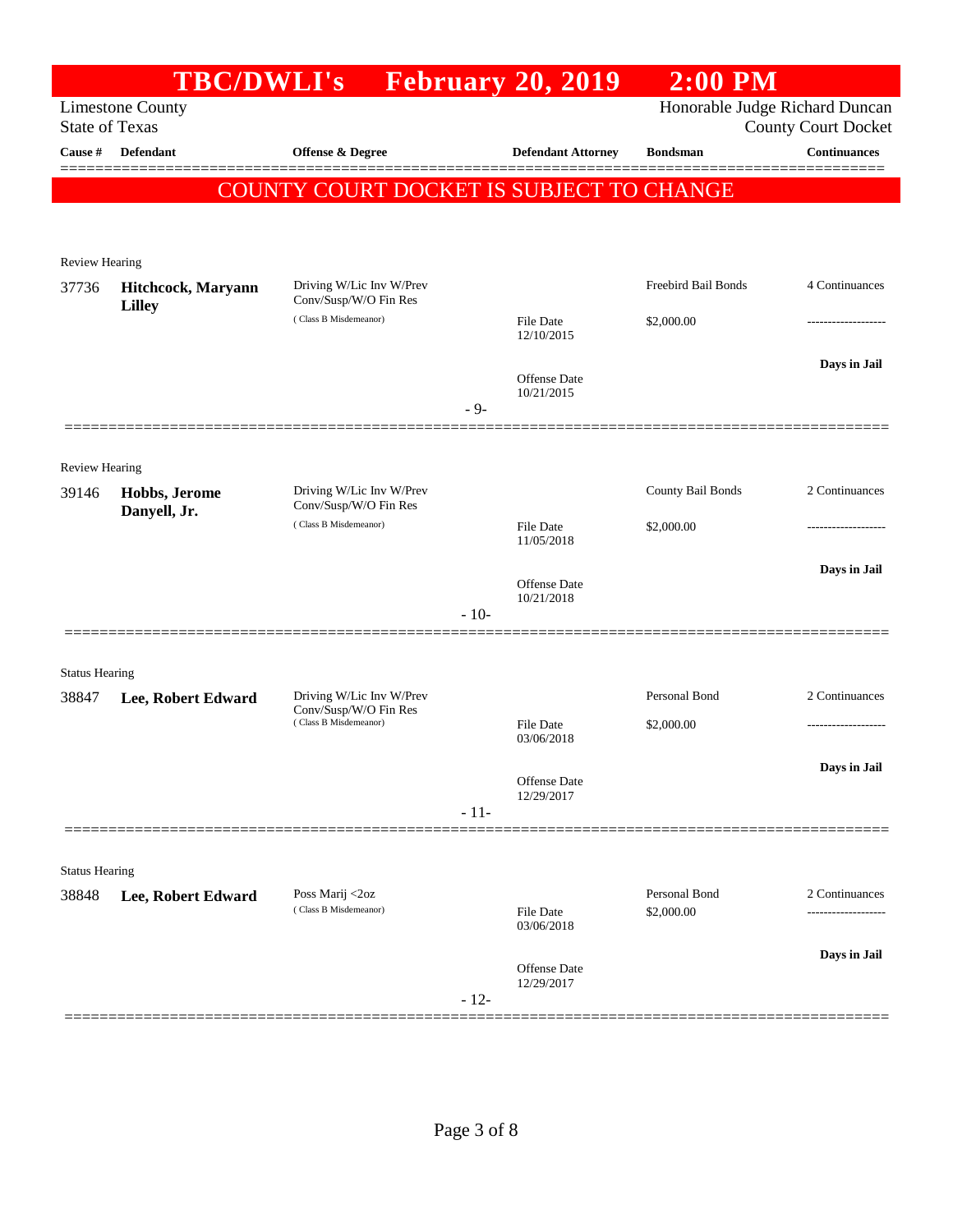|                       |                         | <b>TBC/DWLI's</b> February 20, 2019                      |                                   | $2:00$ PM                               |                            |
|-----------------------|-------------------------|----------------------------------------------------------|-----------------------------------|-----------------------------------------|----------------------------|
| <b>State of Texas</b> | <b>Limestone County</b> |                                                          |                                   | Honorable Judge Richard Duncan          | <b>County Court Docket</b> |
| Cause #               | <b>Defendant</b>        | Offense & Degree                                         | <b>Defendant Attorney</b>         | <b>Bondsman</b>                         | <b>Continuances</b>        |
|                       |                         | COUNTY COURT DOCKET IS SUBJECT TO CHANGE                 |                                   |                                         |                            |
|                       |                         |                                                          |                                   |                                         |                            |
|                       |                         |                                                          |                                   |                                         |                            |
| <b>Status Hearing</b> |                         |                                                          |                                   |                                         |                            |
| 38931                 | Lee, Robert Edward      | Bail Jumping And Fail To Appear<br>(Class A Misdemeanor) | <b>File Date</b><br>05/07/2018    | Ace Bail Bonds - Crockett<br>\$4,000.00 | 2 Continuances             |
|                       |                         |                                                          | <b>Offense Date</b>               |                                         | Days in Jail               |
|                       |                         | $-13-$                                                   | 05/03/2018                        |                                         |                            |
|                       |                         |                                                          |                                   |                                         |                            |
| <b>Status Hearing</b> |                         |                                                          |                                   |                                         |                            |
| 38932                 | Lee, Robert Edward      | Bail Jumping And Fail To Appear                          |                                   | Ace Bail Bonds - Crockett               | 2 Continuances             |
|                       |                         | (Class A Misdemeanor)                                    | <b>File Date</b><br>05/07/2018    | \$4,000.00                              |                            |
|                       |                         |                                                          |                                   |                                         | Days in Jail               |
|                       |                         |                                                          | <b>Offense Date</b><br>05/03/2018 |                                         |                            |
|                       |                         | $-14-$                                                   |                                   |                                         |                            |
|                       |                         |                                                          |                                   |                                         |                            |
| Review Hearing        |                         | Driving W/Lic Inv W/Prev                                 |                                   | Personal Bond                           | 2 Continuances             |
| 39142                 | Lusk, Ronesia           | Conv/Susp/W/O Fin Res<br>(Class B Misdemeanor)           | <b>File Date</b>                  | \$2,000.00                              | ---------------            |
|                       |                         |                                                          | 11/05/2018                        |                                         |                            |
|                       |                         |                                                          | Offense Date                      |                                         | Days in Jail               |
|                       |                         | $-15-$                                                   | 09/06/2018                        |                                         |                            |
|                       |                         |                                                          |                                   |                                         |                            |
| Theft By Check        |                         |                                                          |                                   |                                         |                            |
| 37680                 | Lynch, Clayton          | Theft Prop>=\$500<\$1,500                                |                                   | County Bail Bonds                       | 8 Continuances             |
|                       |                         | (Class A Misdemeanor)                                    | File Date<br>10/16/2015           | \$1,000.00                              | -------------              |
|                       |                         |                                                          |                                   |                                         | Days in Jail               |
|                       |                         |                                                          | Offense Date<br>01/22/2015        |                                         |                            |
|                       |                         | $-16-$                                                   |                                   |                                         |                            |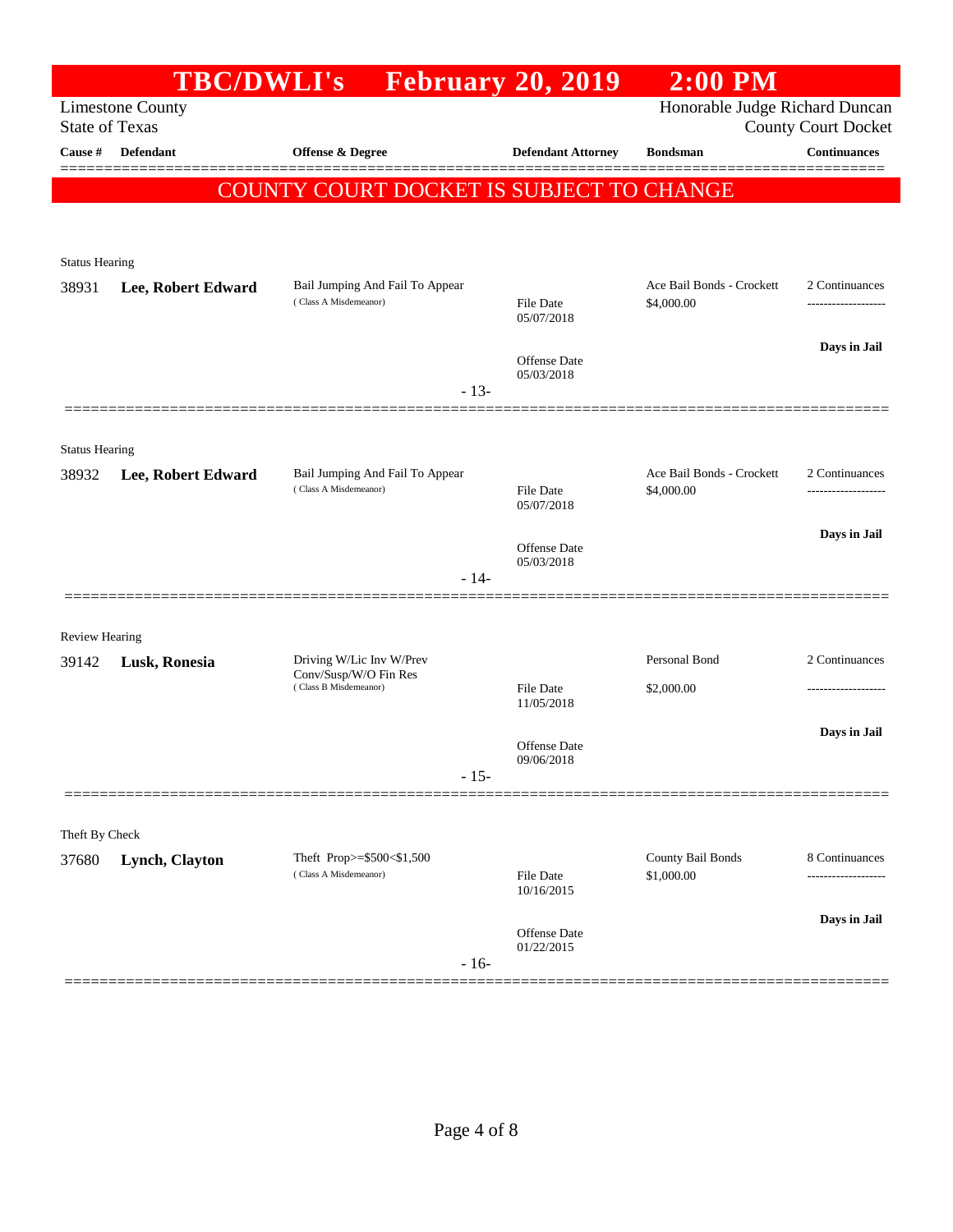|                       | <b>TBC/DWLI's</b>                    |                                                                            |        | <b>Expedience February 20, 2019</b> | $2:00$ PM                   |                                                              |
|-----------------------|--------------------------------------|----------------------------------------------------------------------------|--------|-------------------------------------|-----------------------------|--------------------------------------------------------------|
| <b>State of Texas</b> | <b>Limestone County</b>              |                                                                            |        |                                     |                             | Honorable Judge Richard Duncan<br><b>County Court Docket</b> |
| Cause #               | Defendant                            | Offense & Degree                                                           |        | <b>Defendant Attorney</b>           | <b>Bondsman</b>             | <b>Continuances</b>                                          |
|                       |                                      | COUNTY COURT DOCKET IS SUBJECT TO CHANGE                                   |        |                                     |                             |                                                              |
|                       |                                      |                                                                            |        |                                     |                             |                                                              |
| <b>Review Hearing</b> |                                      |                                                                            |        |                                     |                             |                                                              |
| 38359                 | <b>McMahon</b> , Stanley             | Driving W/Lic Inv W/Prev<br>Conv/Susp/W/O Fin Res                          |        |                                     | Personal Bond               | 16 Continuances                                              |
|                       | Ray                                  | (Class B Misdemeanor)                                                      |        | File Date<br>01/26/2017             | \$1,000.00                  |                                                              |
|                       |                                      |                                                                            |        |                                     |                             | Days in Jail                                                 |
|                       |                                      |                                                                            |        | <b>Offense Date</b><br>11/18/2016   |                             |                                                              |
|                       |                                      |                                                                            | $-17-$ |                                     |                             |                                                              |
| <b>Status Hearing</b> |                                      |                                                                            |        |                                     |                             |                                                              |
| 39064                 | Norman, Christopher<br><b>Tobias</b> | Driving W/Lic Inv W/Prev<br>Conv/Susp/W/O Fin Res                          |        |                                     |                             | 5 Continuances                                               |
|                       |                                      | (Class B Misdemeanor)                                                      |        | File Date<br>08/22/2018             |                             |                                                              |
|                       |                                      |                                                                            |        |                                     |                             | Days in Jail                                                 |
|                       |                                      |                                                                            |        | <b>Offense Date</b><br>07/18/2018   |                             |                                                              |
|                       |                                      |                                                                            | $-18-$ |                                     |                             |                                                              |
| <b>Status Hearing</b> |                                      |                                                                            |        |                                     |                             |                                                              |
| 38815                 | Perez, Jose Manuel                   | Driving W/Lic Inv W/Prev<br>Conv/Susp/W/O Fin Res                          |        |                                     | County Bail Bonds           | 7 Continuances                                               |
|                       |                                      | (Class B Misdemeanor)                                                      |        | File Date<br>01/30/2018             | \$2,000.00                  |                                                              |
|                       |                                      |                                                                            |        | Offense Date                        |                             | Days in Jail                                                 |
|                       |                                      |                                                                            | $-19-$ | 12/27/2017                          |                             |                                                              |
|                       |                                      |                                                                            |        |                                     |                             |                                                              |
| Review Hearing        |                                      |                                                                            |        |                                     |                             |                                                              |
| 38171                 | Price, Crystal Javon                 | Driving W/Lic Inv W/Prev<br>Conv/Susp/W/O Fin Res<br>(Class B Misdemeanor) |        | <b>File Date</b>                    | Personal Bond<br>\$2,000.00 | 20 Continuances                                              |
|                       |                                      |                                                                            |        | 09/15/2016                          |                             |                                                              |
|                       |                                      |                                                                            |        | <b>Offense Date</b>                 |                             | Days in Jail                                                 |
|                       |                                      |                                                                            | $-20-$ | 01/14/2016                          |                             |                                                              |
|                       |                                      |                                                                            |        |                                     |                             |                                                              |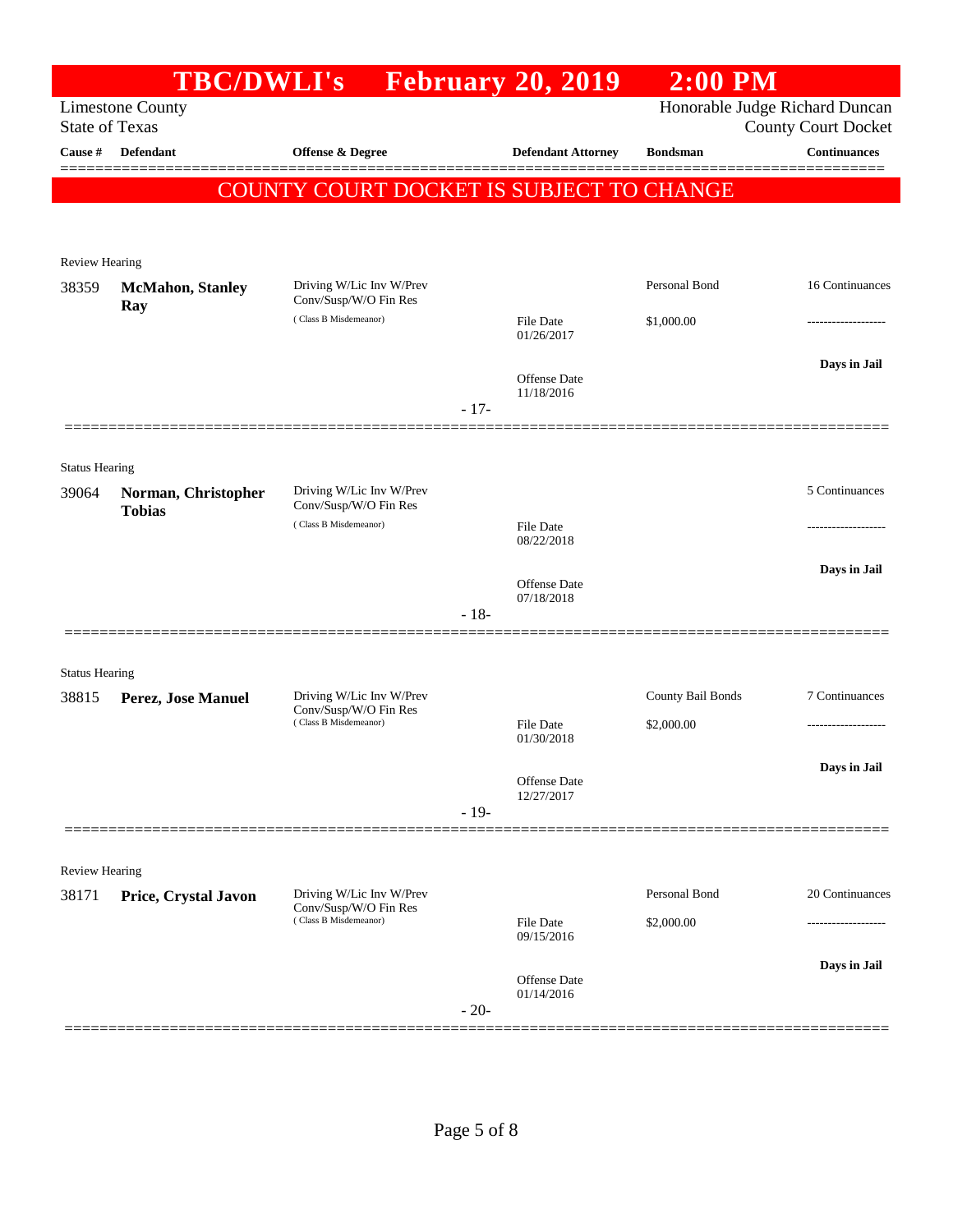|                       |                         | <b>TBC/DWLI's</b> February 20, 2019            |        |                                | $2:00$ PM                |                                |
|-----------------------|-------------------------|------------------------------------------------|--------|--------------------------------|--------------------------|--------------------------------|
|                       | <b>Limestone County</b> |                                                |        |                                |                          | Honorable Judge Richard Duncan |
| <b>State of Texas</b> |                         |                                                |        |                                |                          | <b>County Court Docket</b>     |
| Cause #               | <b>Defendant</b>        | Offense & Degree                               |        | <b>Defendant Attorney</b>      | <b>Bondsman</b>          | <b>Continuances</b>            |
|                       |                         | COUNTY COURT DOCKET IS SUBJECT TO CHANGE       |        |                                |                          |                                |
|                       |                         |                                                |        |                                |                          |                                |
| Review Hearing        |                         |                                                |        |                                |                          |                                |
| 38539                 | Price, Crystal Javon    | Driving W/Lic Inv W/Prev                       |        |                                | County Bail Bonds        | 15 Continuances                |
|                       |                         | Conv/Susp/W/O Fin Res<br>(Class B Misdemeanor) |        | File Date                      | \$2,000.00               |                                |
|                       |                         |                                                |        | 06/20/2017                     |                          |                                |
|                       |                         |                                                |        | <b>Offense</b> Date            |                          | Days in Jail                   |
|                       |                         |                                                | $-21-$ | 05/12/2017                     |                          |                                |
|                       |                         |                                                |        |                                |                          |                                |
| <b>Status Hearing</b> |                         |                                                |        |                                |                          |                                |
| 38846                 | Ramirez, Ricky          | Driving W/Lic Inv W/Prev                       |        |                                | <b>County Bail Bonds</b> | 7 Continuances                 |
|                       |                         | Conv/Susp/W/O Fin Res<br>(Class B Misdemeanor) |        | File Date                      | \$2,000.00               |                                |
|                       |                         |                                                |        | 03/06/2018                     |                          |                                |
|                       |                         |                                                |        | <b>Offense Date</b>            |                          | Days in Jail                   |
|                       |                         |                                                | $-22-$ | 12/31/2017                     |                          |                                |
|                       |                         |                                                |        |                                |                          |                                |
| <b>Status Hearing</b> |                         |                                                |        |                                |                          |                                |
| 39138                 | Ramirez, Ricky          | Criminal Mischief Impair/interrupt Pub         |        |                                | County Bail Bonds        | 2 Continuances                 |
|                       |                         | Service<br>(Class A Misdemeanor)               |        | <b>File Date</b>               | \$3,000.00               | .                              |
|                       |                         |                                                |        | 10/29/2018                     |                          |                                |
|                       |                         |                                                |        | Offense Date                   |                          | Days in Jail                   |
|                       |                         |                                                | $-23-$ | 04/19/2018                     |                          |                                |
|                       |                         |                                                |        |                                |                          |                                |
| Review Hearing        |                         |                                                |        |                                |                          |                                |
| 39092                 | Ross, Danita Ann        | Driving W/Lic Inv W/Prev                       |        |                                | Personal Bond            | 3 Continuances                 |
|                       |                         | Conv/Susp/W/O Fin Res<br>(Class B Misdemeanor) |        | <b>File Date</b><br>09/17/2018 | \$2,000.00               |                                |
|                       |                         |                                                |        |                                |                          |                                |
|                       |                         |                                                |        | Offense Date                   |                          | Days in Jail                   |
|                       |                         |                                                | $-24-$ | 06/20/2018                     |                          |                                |
|                       |                         |                                                |        |                                |                          |                                |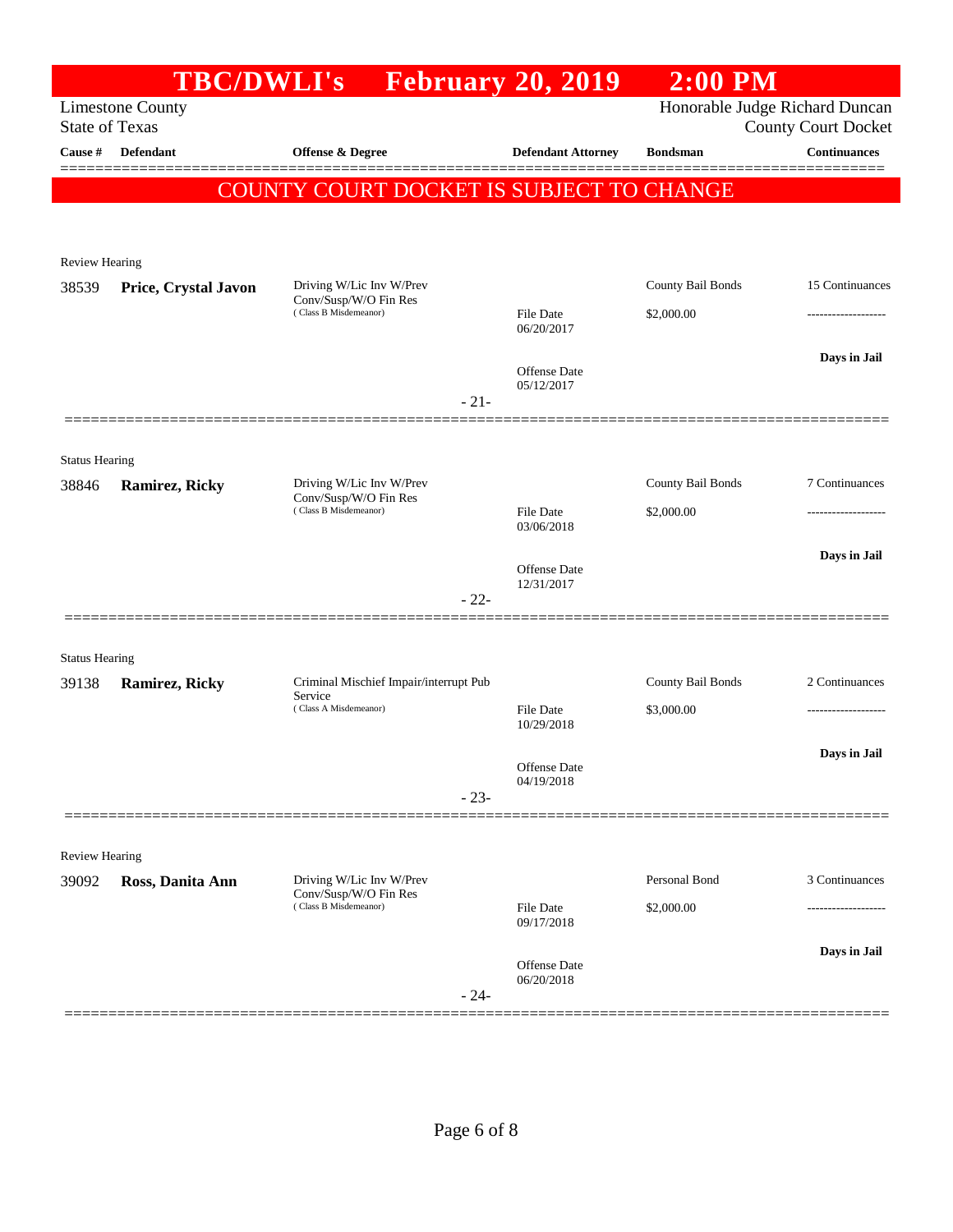|                                                  | <b>TBC/DWLI's</b>                  |                                                   | <b>February 20, 2019</b>          | $2:00$ PM                                                    |                               |
|--------------------------------------------------|------------------------------------|---------------------------------------------------|-----------------------------------|--------------------------------------------------------------|-------------------------------|
| <b>Limestone County</b><br><b>State of Texas</b> |                                    |                                                   |                                   | Honorable Judge Richard Duncan<br><b>County Court Docket</b> |                               |
| Cause #                                          | <b>Defendant</b>                   | <b>Offense &amp; Degree</b>                       | <b>Defendant Attorney</b>         | <b>Bondsman</b>                                              | <b>Continuances</b><br>====== |
|                                                  |                                    | COUNTY COURT DOCKET IS SUBJECT TO CHANGE          |                                   |                                                              |                               |
|                                                  |                                    |                                                   |                                   |                                                              |                               |
| Theft By Check                                   |                                    |                                                   |                                   |                                                              |                               |
| 36736                                            | Shed, Robert                       | Theft Prop>=\$20<\$500 By Check                   |                                   | A-1 Bail Bonds                                               | 5 Continuances                |
|                                                  |                                    | (Class B Misdemeanor)                             | File Date<br>12/12/2013           | \$1,000.00                                                   | ------------------            |
|                                                  |                                    |                                                   | Offense Date                      |                                                              | Days in Jail                  |
|                                                  |                                    | $-25-$                                            | 02/17/2012                        |                                                              |                               |
|                                                  |                                    |                                                   |                                   |                                                              |                               |
| Review Hearing                                   |                                    |                                                   |                                   |                                                              |                               |
| 38881                                            | <b>Thompkin, Charles</b><br>Edward | Driving W/Lic Inv W/Prev<br>Conv/Susp/W/O Fin Res |                                   | County Bail Bonds                                            | 6 Continuances                |
|                                                  |                                    | (Class B Misdemeanor)                             | File Date<br>04/10/2018           | \$1,000.00                                                   |                               |
|                                                  |                                    |                                                   |                                   |                                                              | Days in Jail                  |
|                                                  |                                    |                                                   | <b>Offense</b> Date<br>01/31/2018 |                                                              |                               |
|                                                  |                                    | $-26-$                                            |                                   |                                                              |                               |
| <b>Status Hearing</b>                            |                                    |                                                   |                                   |                                                              |                               |
| 38828                                            | <b>Walpole, Jory Wayne</b>         | Driving W/Lic Inv W/Prev<br>Conv/Susp/W/O Fin Res |                                   | County Bail Bonds                                            | 7 Continuances                |
|                                                  |                                    | (Class B Misdemeanor)                             | File Date<br>02/19/2018           | \$1,000.00                                                   | -------------------           |
|                                                  |                                    |                                                   |                                   |                                                              | Days in Jail                  |
|                                                  |                                    |                                                   | Offense Date<br>12/12/2017        |                                                              |                               |
|                                                  |                                    | $-27-$                                            |                                   |                                                              |                               |
| <b>Status Hearing</b>                            |                                    |                                                   |                                   |                                                              |                               |
| 39131                                            | <b>Wells, Paul Preston</b>         | Driving W/Lic Inv W/Prev                          | Burkeen, Daniel                   | Personal Bond                                                | 2 Continuances                |
|                                                  |                                    | Conv/Susp/W/O Fin Res<br>(Class B Misdemeanor)    | <b>File Date</b><br>10/24/2018    | \$2,000.00                                                   |                               |
|                                                  |                                    |                                                   |                                   |                                                              | Days in Jail                  |
|                                                  |                                    |                                                   | Offense Date<br>08/06/2018        |                                                              |                               |
|                                                  |                                    | $-28-$                                            |                                   |                                                              |                               |